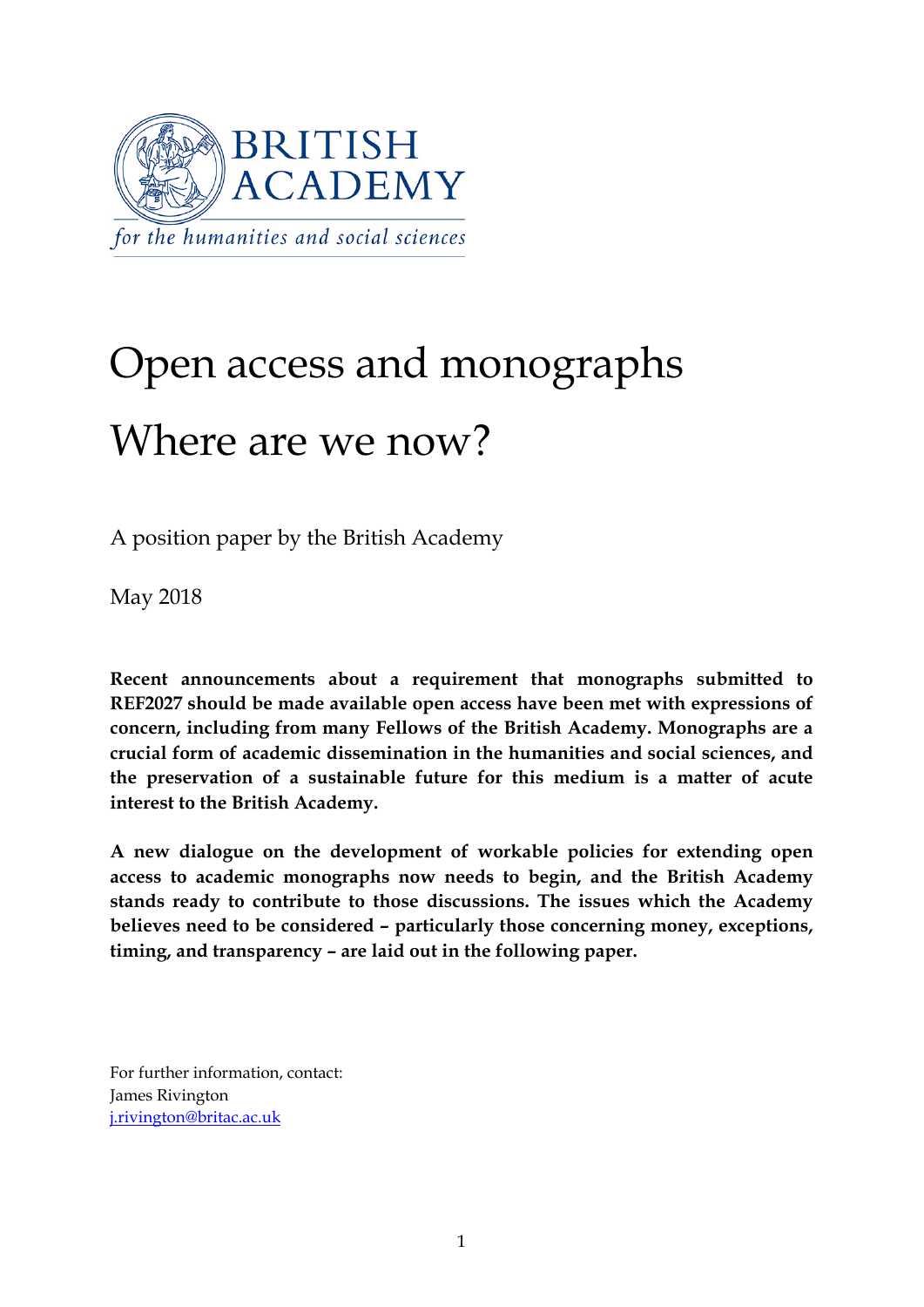#### 1. *The origins of the current debate*

At a conference in February 2018, Steven Hill, the Head of Research Policy at HEFCE, announced to general surprise and no little dismay that in REF2027 the current policies on open access (OA) as applied to journal articles would be extended to encompass monographs and other 'long form outputs'.1 In a follow-up blog post2 and an interview in the *Bookseller* (9 March) he offered more by way of explanation, and expressed his own surprise at the reaction his remarks had caused, pointing out that HEFCE had already made its intention clear in a policy statement in December 2016. We come back to the question of the timing and manner of the announcements below, but first some background will help to set the issues in context.

OA had been under discussion for a number of years, but it only loomed large in relation to UK research and research evaluation with the publication of the Finch report in June 2012.3 The model there was the practice of publication in the natural sciences. In this context monographs were already recognised as posing something of a problem, a conclusion that was reiterated in the update on Finch published in October 2013.4 And indeed no mention at all of issues around monographs is made in the two UUK follow-up reports dated August 2015 and December 2017.5 By contrast, some of these concerns, both for book and journal publication in the domain of the humanities and social sciences, were raised in the set of essays entitled *Debating Open Access* published by the British Academy in July 2013.6

Concurrently with the debates generated by Finch, HEFCE, who were already at work preparing for REF2014, made clear that the recommendations regarding journal publications contained in the report would be enshrined in the guidelines for REF2021. It is this same model of stating policy for the REF after next that is being followed with the present announcements concerning monographs in REF2027.

In the meantime two important further contributions have appeared, namely the report by Geoff Crossick on *Monographs and Open Access* in January 2015,7 commissioned by HEFCE, and a year later the report entitled *A five-year study into open access monograph publishing in the humanities and social sciences* jointly funded by Jisc and AHRC.8 Both reports, while by no means advocating the exclusion of monographs from the OA regime, do identify a number of significant challenges posed not only by current funding policies and publishing norms but also by practices intrinsic to research and writing in the humanities (see for example the OAPEN-UK report, pp.42-43). Such

4 Michael Jubb, 'Finch One Year On: a Review of Progress' https://www.uksg.org/sites/uksg.org/files/PresentationJubb.pdf

<sup>1</sup> In what follows we will adopt what has now become the common usage of the terms 'monograph' and 'book' to refer not only to single-authored works but also to collections of essays, editions, exhibition

catalogues, commentaries and translations.<br><sup>2</sup> Steven Hill, 'Open access monographs in the REF' http://blog.hefce.ac.uk/2018/02/23/open-accessmonographs-ref-2027/

<sup>3</sup> *Accessibility, sustainability, excellence: how to expand access to research publications* (working party chaired by Janet Finch) https://www.acu.ac.uk/research-information-network/finch-report-final

<sup>5</sup> http://www.universitiesuk.ac.uk/policy-and-analysis/research-policy/open-science/Pages/uuk-openaccess-coordination-group.aspx This link also provides further information on UUK's role in relation to OA and open science more generally.

<sup>6</sup> Nigel Vincent & Chris Wickham (eds), *Debating Open Access* https://www.britac.ac.uk/debating-openaccess

<sup>7</sup> http://www.hefce.ac.uk/pubs/rereports/year/2015/monographs/

<sup>8</sup> http://oapen-uk.jiscebooks.org/finalreport/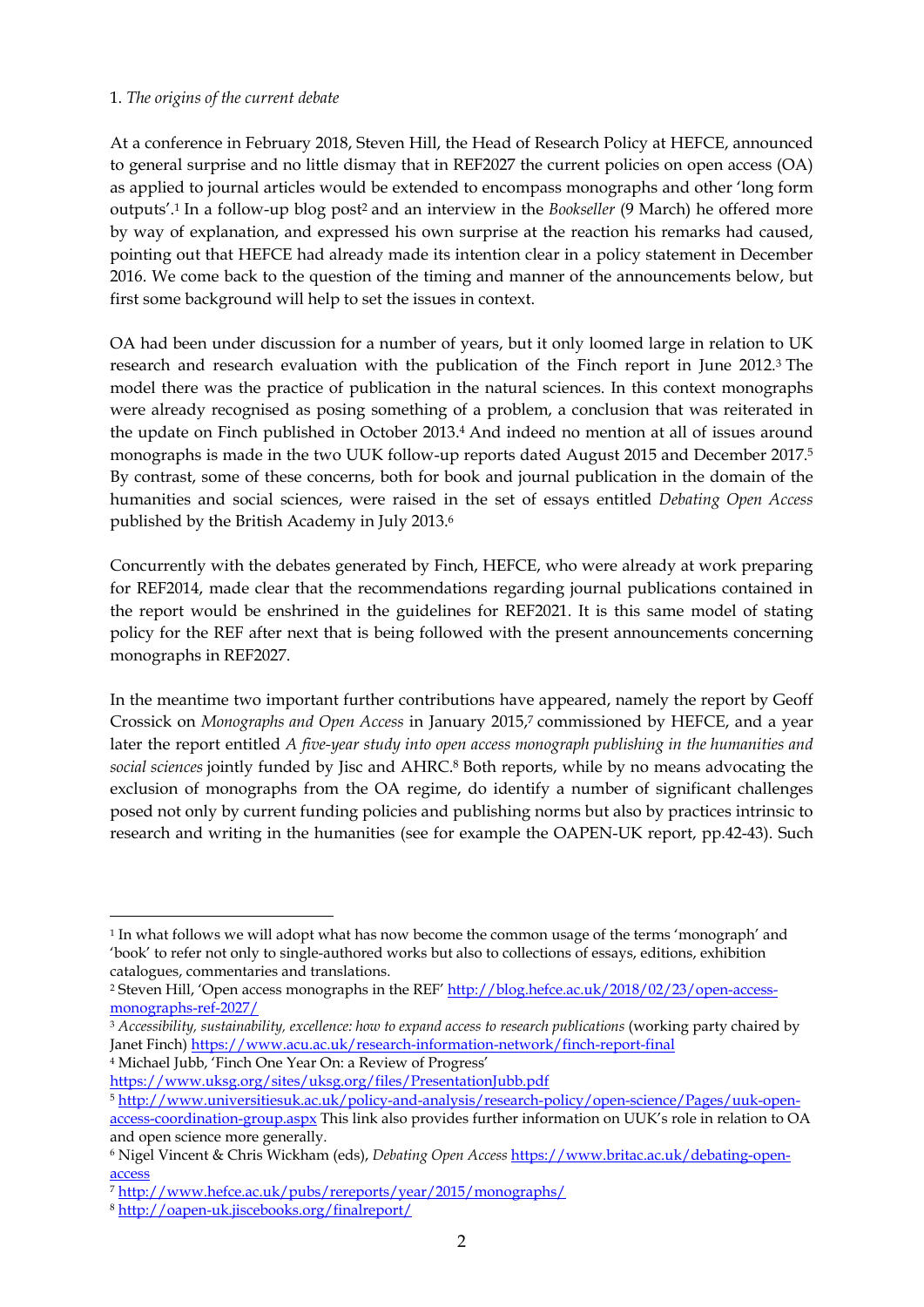issues are now being addressed by a UUK group chaired by Professor Roger Kain FBA.9 It is to these and other obstacles to the implementation of OA in the domain of books that we turn our attention.

# 2. *How will OA be paid for?*

The first challenge concerns the costs. This is at once both the easiest and the hardest problem involved in the transition to OA for books. A recent study suggests that to fund OA for threequarters of the monographs likely to be submitted to the next REF would cost in the region of £20m per annum.10 The easy part is that this could be addressed at once if Research England (together with the Higher Education Council for Wales, the Northern Ireland DfE and the Scottish Funding Council) or UKRI were prepared to meet these charges up front through additional research funding and – crucially – to commit to continuing to do so. Indeed, in his February conference talk HEFCE's Head of Research Policy described this figure as 'achievable', as seems eminently reasonable in the context of UKRI's annual national research budget in excess of £6bn.

Among UK charities that fund research, the Wellcome Trust since 2013 has both required that any books deriving from research it supports be available on OA, and provided the necessary funds to bring this about.11 Solutions of this kind mimic the journal world, but with book processing charges (BPCs) replacing the by now familiar article processing charges (APCs). The level of such charges varies considerably. The above-mentioned UUK group found figures ranging from £5k to £13k amongst a selection of UK-based publishers, while a recent international study cited sums starting as low as  $\epsilon$ 500 and rising to  $\epsilon$ 18,500.<sup>12</sup> As we write, exactly how much books cost to produce, and how much a fair average BPC could possibly be, are matters of active enquiry; they will become clearer in the coming months.

A fixed rate for BPC funding would in any case be an inappropriate way of proceeding. There are irreducible minima of costs when each separate book is produced; and – quite apart from the varying costs of editing, depending on the commitment of the publisher – books vary in length, and very often the best books are the longest ones, with correspondingly higher production costs. Any acceptable system of BPCs must not discriminate against such books.

A further risk that needs to be taken into account is the equivalent in the domain of book publishing of the proliferation of new online journals with lower standards of peer review and editing that attended the move to OA for articles. It would be unfortunate if OA for books came to be associated even to a small degree with a new form of vanity publishing.

<sup>&</sup>lt;u>.</u> 9 Roger Kain, who is Vice-President for Research and HE Policy at the British Academy, chairs this UUK group in a personal capacity, having taken over from the original chair, Professor Shearer West, in November 2017. The British Academy is represented on the group by Professor Nigel Vincent FBA. 10 Martin Paul Eve *et al.* 'Cost estimates of an open access mandate for monographs in the UK's third Research Excellence Framework' https://insights.uksg.org/articles/10.1629/uksg.392/?

<sup>11</sup> https://wellcome.ac.uk/funding/managing-grant/how-get-open-access-funding

<sup>&</sup>lt;sup>12</sup> The international range of charges and the question of what one gets for the money are helpfully discussed in this study by Frances Pinter, founder of Knowledge Unlatched:

https://quod.lib.umich.edu/j/jep/3336451.0021.101/--why-book-processing-charges-bpcs-vary-somuch?rgn=main;view=fulltext This link also gives access to a much larger investigation by Knowledge Exchange entitled 'A Landscape Study on Open Access and Monographs: Policy, Funding and Publishing in Eight European Countries'. Note that we do not here discuss the possibility of making unedited typescripts of whole books available OA after an embargo period, which would match with the 'Green' option that is available for articles, but which does not seem so plausible for monographs.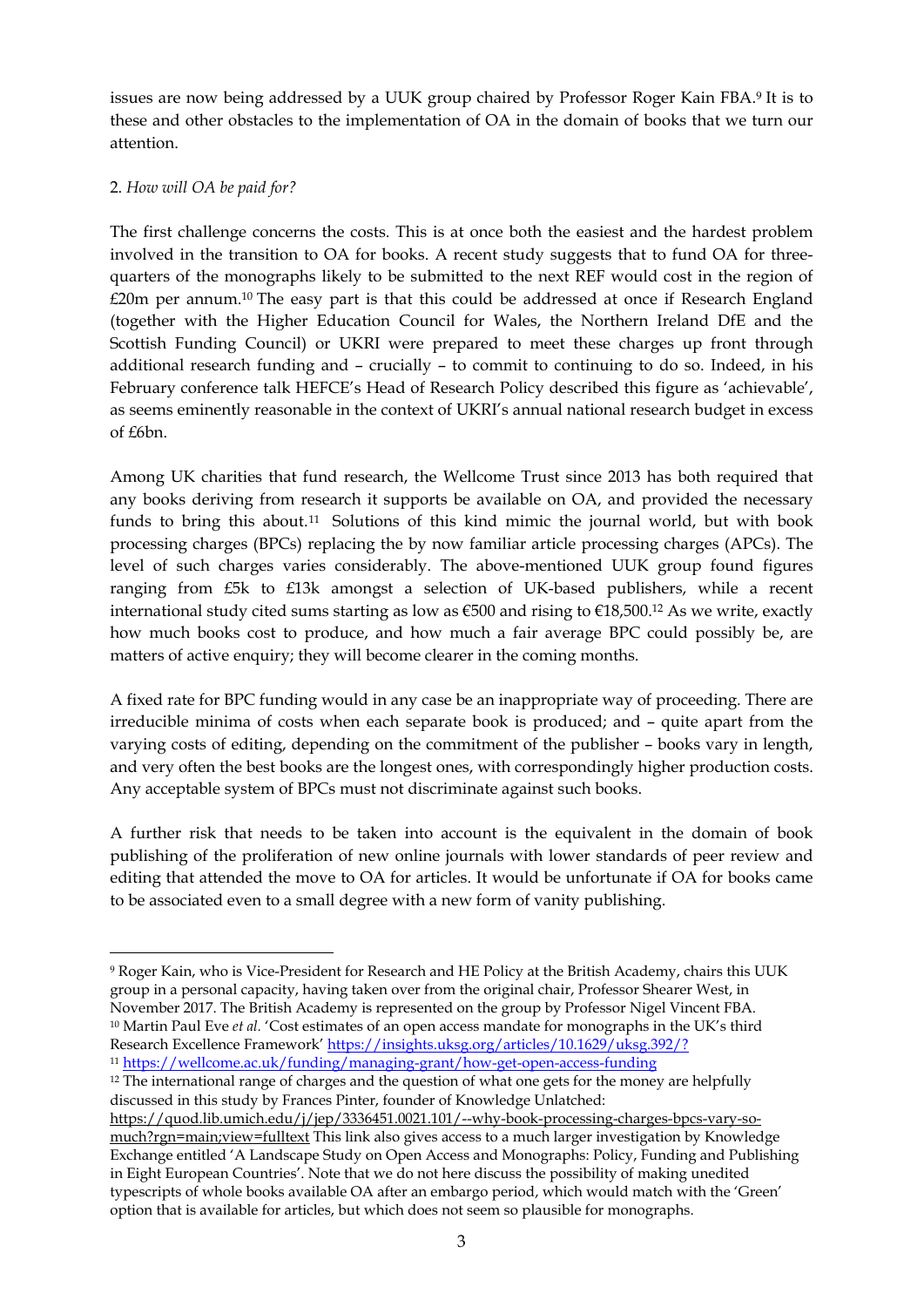The hard part of the money question is that, independently of whether a funder will support publication costs, most monographs do not derive from externally funded projects but are the fruit of the research time of regularly employed academic staff. Since the latter is at least in part covered by the QR component of a higher education institution's income (the allocation of which is determined by the outcomes of the REF), any new funding stream to cover the costs of OA books must be in addition to, and not drawn from, existing support. Otherwise, HEIs would be being penalised financially for submitting books to the REF.

Academics would need reassurance that internal mechanisms for distributing any such funds did not constrain them in their choice of topic and outlet, thereby inhibiting their freedom to exercise their own judgements in respect of the fields in which they are, precisely by virtue of their research experience, in any case the best judges. It would also be reasonable to expect that HEIs should not advantage particular categories of research staff when allocating the money. It would be unfortunate too if smaller HEIs or those with lower REF profiles opted not to encourage staff in the appropriate disciplines to publish books.

At the same time, it is reasonable to seek to reduce those publication costs and this is where alternative funding models come into play. As both the Crossick and OAPEN reports make clear, there is no single business model which is likely to satisfy all needs.13 In this respect the world of OA book publishing is very different from the journal world where the market has carried on pretty much as before, but with authors now paying up front for access at the point of publication or else making unedited manuscripts available after an embargo period. We do not go into detail here on the different models. The crucial point is that a policy regarding acceptable models and their implementation needs to be in place before a blanket REF policy is articulated and not left to be worked out while the REF clock is ticking.

# 3. *Creative Commons licences*

<u>.</u>

Other problems are well known and have been articulated since the beginning of this debate. We mention them only briefly, but once again all the reports referenced here discuss them in more detail. The first concerns the nature of the Creative Commons (CC) licence. In many areas of science what matters is the ability to extract data, results, equations and the like, and the form of words used to express these, while obviously important, is secondary. In such a context, the use of text and data mining techniques allows large numbers of papers to be trawled and the results compiled without the intervention of a human reader.14 To this end, an NC (non commercial) licence may be an appropriate restriction, but the further ND (no derivatives) licence favoured by many in the humanities is not. By contrast, in disciplines in which the content of an argument or analysis depends exclusively or mainly on the words used and the way the sentences are constructed, it is important that authors should have the protection from misuse, misquotation or mistranslation that an ND licence provides.

<sup>&</sup>lt;sup>13</sup> There are some, particularly for example the OpenBeta model discussed in Steven Hill's February 2018 presentation on 'Decoupling the academic book?', that proliferate versions of a given work and create a verbal equivalent of what in the computer world is known as 'version promiscuity'. These would seem to satisfy none of the needs either of the author and readers or of an eventual REF panel. 14 The discipline-particular nature of text and data mining and the associated licence is evident in the letter

dated 9 April 2018 referred to here: http://www.eua.be/activitiesservices/news/newsitem/2018/04/12/open-science-eua-signs-joint-letter-on-future-proofing-rules-fortext-and-data-mining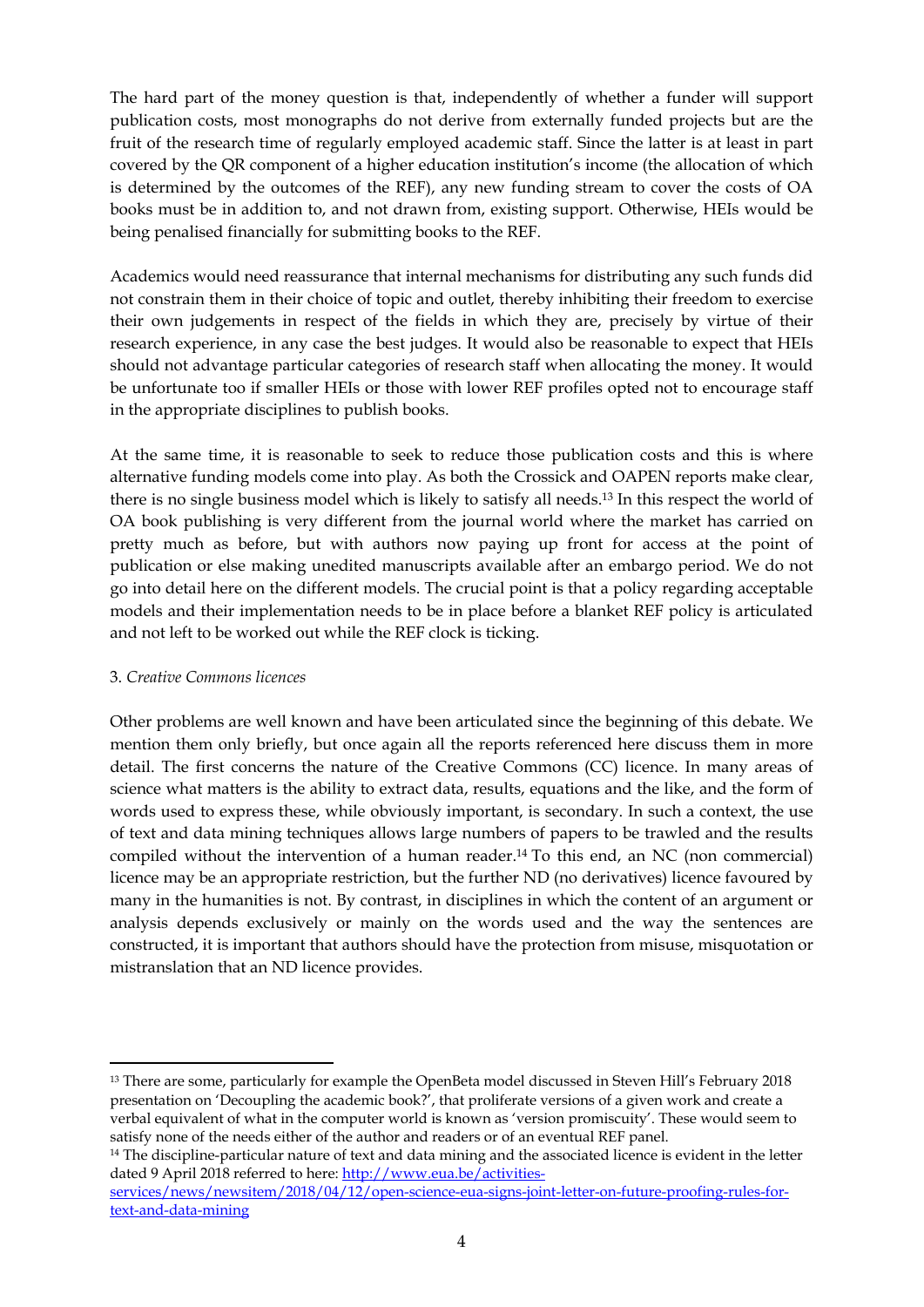# 4. *The need for exceptions*

-

A different problem, and one that a licensing restriction cannot solve, concerns third-party rights. These are particularly but not exclusively a concern in writing about literature, the arts and music where literary texts, pictures, images and scores are essential ingredients and are often under expensive copyright restrictions. Opening up access to texts containing such material is likely to increase rather than reduce these costs since the number of users of a digital edition is potentially much higher.

A further problem is, of course, that academics do not only publish in the UK. Some non-UK presses are happy to envisage BPCs; some explicitly are not; many have no idea that such a choice is on the cards. The situation here is similar to that for articles in 2013, when compulsory OA for (most) articles first came onto the REF landscape; but our sense of the book-publishing environment is that we are, as of now, at least five years further behind the situation for articles in 2013. It needs to be remembered that in 2013 most articles submitted for the REF already had online versions of some kind, so OA rules had something to work with. This is not at all the case for books.

One area where the humanities, and to a lesser extent the social sciences, differ from science concerns the boundaries between academic publication and general or 'trade' lists. A Stephen Hawking or a Roger Penrose may well write a book for a popular readership but such items would not be likely to figure as part of a REF return. By contrast, in areas such as history and literary criticism and biography, volumes which teem with original research and insight are to be found in paperback editions on the shelves of high street booksellers. It would not be difficult to compile a list of books which have both sold in the tens of thousands and been submitted as research outputs to an RAE or REF panel. And many such works have gone on to win prestigious international prizes. Moreover, not only do some types of publication sit astride this boundary but others may migrate from the academic to the general – what Sir Jonathan Bate FBA called 'crossover' books, akin to 'sleepers' in the recording industry.15 These difficulties are further exacerbated once one moves into the domains of translation and creative writing.

Any policy concerning OA books will need to consider what happens when the publisher of a highly saleable volume expects to make for itself and its author(s) quite a lot more money than could be received in the form of a BPC, even a relatively high one. We do not think that it is the aim of Research England to undermine the ability of one of the UK's main creative industries to prosper. Indeed, to do so would appear to run entirely counter to the funding bodies' introduction of 'Impact' into the REF exercise in 2014, and to the increased percentage allocated to Impact in REF2021.

In many areas too, particularly those where the domain under investigation is comparatively new, individual volumes may well be hybrid, serving both to report original research and to act as textbooks for advanced courses. At a time when the the relation between research and teaching is subject to so much public debate, it is imperative that concern over OA does not impede the integration of these key strands of academic activity.

The problems we have surveyed here are not new; in fact, they were for the most part raised in the immediate aftermath of Finch. There has been much discussion in the intervening period, but it is fair to say that none of them have been solved. Until they have been – and here it is reasonable to look for help from Research England and UKRI – the only options are two: either to

<sup>15</sup> Jonathan Bate, 'Open and closed' https://www.the-tls.co.uk/articles/public/open-and-closed/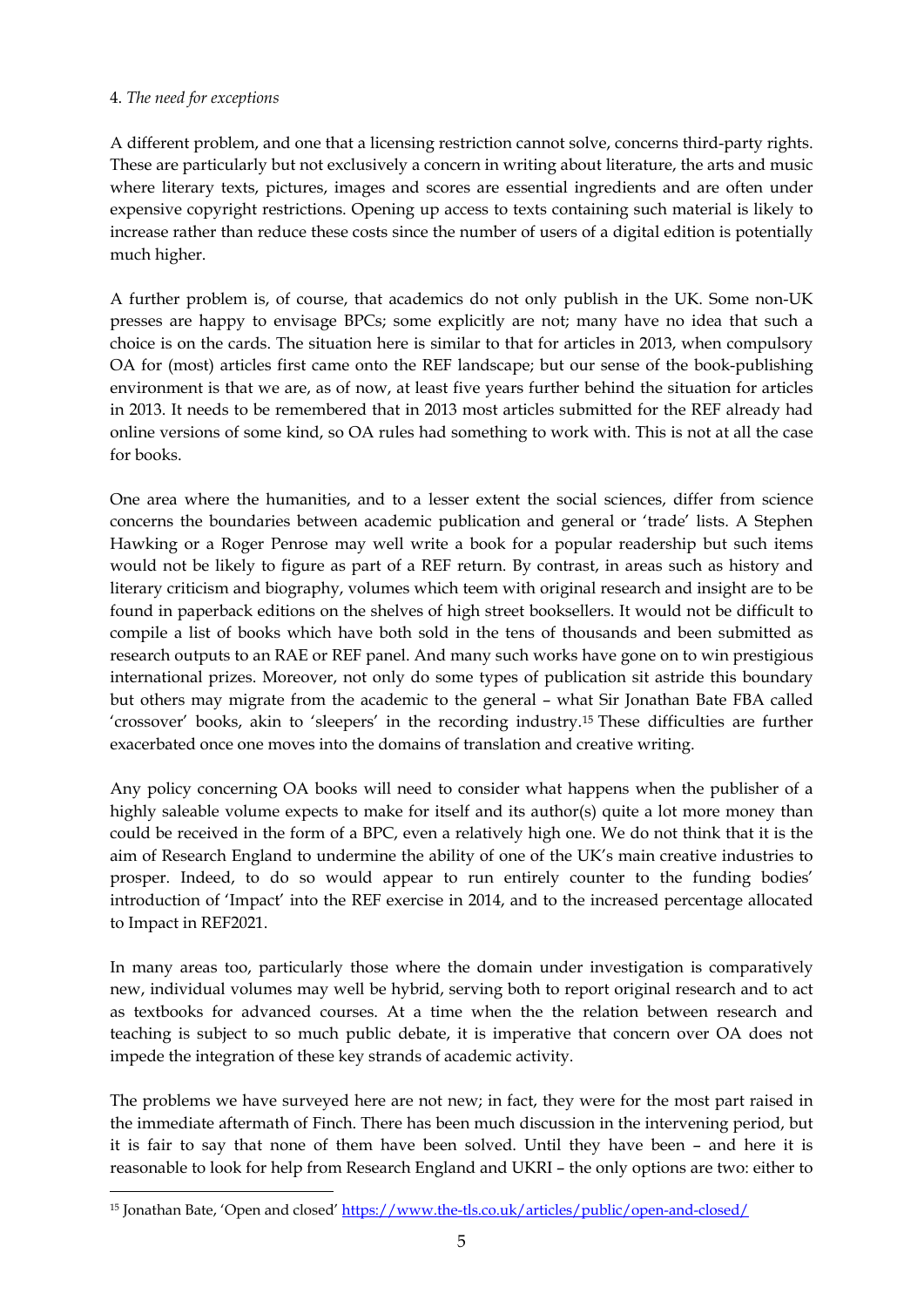postpone these rules (or make them non-compulsory), until the shape of the publishing landscape becomes clearer, or else to treat a high percentage of books as 'exceptions' or 'exemptions', as indeed HEFCE's Head of Research Policy envisaged. At best, however, the availability of numerous exceptions will complicate the criteria for REF2027. We are now moving into the criteria-setting stage for REF2021 and those who have been involved in similar phases of previous exercises will know that such discussions are never easy. For the REF2027 equivalents of Main Panels C and in particular D, they promise to be forbiddingly difficult. More generally, the existence of a lengthy list of exceptions makes one wonder if the rule itself is not wrong.

# 5. *The key role of the monograph as a vehicle for scholarship*

These issues might be of less concern if books did not figure to such a large extent among the outputs of individuals in the fields in question. A recent study by Simon Tanner (2016) shows that books and book chapters make up at least 30% of the REF2014 submissions in all the subpanels of Main Panel D and that in some disciplines this rose to over half: History 53%, English Language and Literature 59%, Theology 60%. Indeed, in Classics two-thirds of all submitted work was in book form. 16 In this connection, the words of the report from the History sub-panel of REF2014 are worth noting: 'websites/databases, scholarly editions and monographs were the three types of output which tended, overall, to produce the highest percentage of the highest grade'.17 Additional problems are posed by edited volumes, which typically include work by scholars from many parts of the world. Either UK-based scholars will have to refrain from participating in these ventures, however prestigious and reputation enhancing both for them and their institutions such collaboration might be, or a system of chapter-publishing charges (CPCs?) will have to be devised.

Even with a set of rules and exceptions in place, there is a danger that the proposed REF policy will undermine the UK's place in the global research community. All academic research, whatever the discipline, takes place in an international context; not for nothing has international excellence been the defining factor in RAE and REF scoring since the outset. Yet to require OA for books threatens to reduce the reputation of UK scholarship as a whole and to promote — and reward — a culture of intellectual insularity. The risk of inhibiting academic mobility cuts both ways. On the one hand, a committee may be reluctant to hire a candidate from outside the UK with excellent book publications if these are with publishers in regions where the OA mandate does not run. Conversely, leading UK scholars might have been forced by these requirements to go with a publisher who would not otherwise have been their natural choice and this in turn might reduce their chances on the global job market, and hence the presence of UK-trained researchers beyond their native shores. It would also hamper the increasingly important possibility of movement between academic institutions and cultural bodies such as museums and galleries whose research active staff have no access to funds to support the OA publication of their research.

Particularly at risk in this connection are those at an early stage in their career, often these days with fixed-term, part-time or teaching-only contracts. In fields like history or literary studies they will know that the most secure route to a full research-active position is likely to involve the

<sup>&</sup>lt;sup>16</sup> Data from Appendix A of 'An analysis of the Arts and Humanities submitted research outputs to the REF2014 with a focus on academic books', report for 'An Academic Book of the Future'.

https://doi.org/10.18742/RDM01-76 17https://www.ref.ac.uk/2014/media/ref/content/expanel/member/Main%20Panel%20D%20overview% 20report.pdf (p.52, para 10).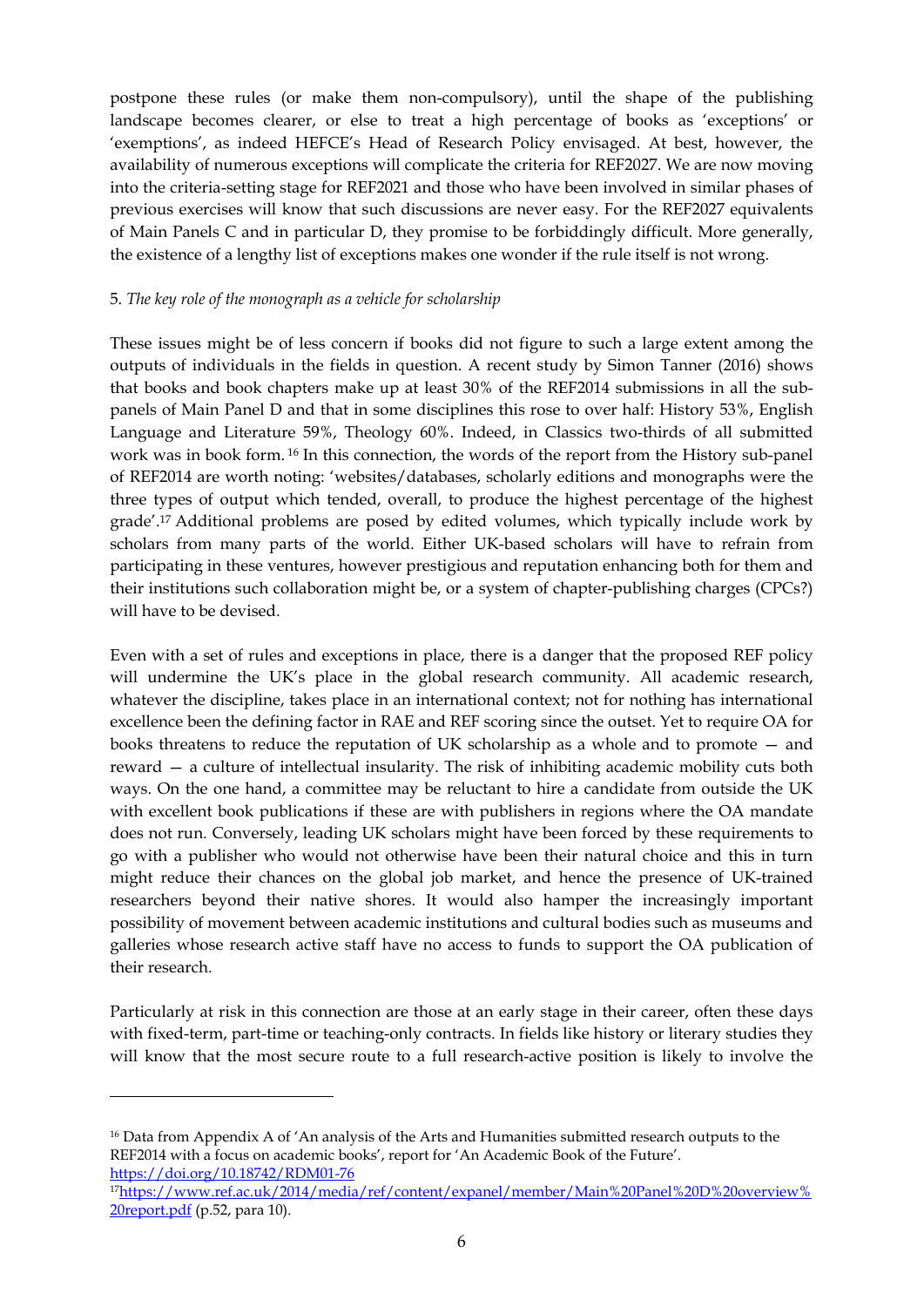publication of a monograph. They are thus on the horns of a dilemma. To accept a non-OA contract, however prestigious the publisher who offers it, risks making them REF-ineligible and therefore not an attractive prospect to an employer. Yet, without access to any source of funding, the OA route remains closed to them – as it will to PhD students hoping to turn their thesis into the published volume that will launch them on their chosen career path.

#### 6. *Framing a new dialogue*

To sum up, more even than with journals, when it comes to books the OA debate sits at the point where the right to read meets the right to write. In all its pronouncements to date the British Academy has made it clear that it is on the side of those who wish to extend the access of both specialists and the general public to the fruits of academic research. That much is not in doubt. The issues, as we have shown, lie in how that goal is reconciled with the freedom of academics to choose how, where and when they write. And what has been disappointing about the recent HEFCE announcements is that they have (re-)stated the position without addressing these issues – while suggesting that open access might be a requirement for monographs published from as early as January 2021. However, until these issues have been addressed and workable solutions found, it is neither just nor reasonable to mandate a REF requirement for monograph publication.

In all this, one thing that could have been more open is the way these policy developments and decisions on the part of HEFCE have been communicated. As we noted, the blog piece and the *Bookseller* interview asserted that the academic community had already been informed of this intention in December 2016. In fact, this intention was only expressed in Annex C of a consultation document about REF2021, and was framed in terms of 'setting a direction of travel'.18 This opaque approach to communication explains why so many have felt startled by the recent HEFCE announcements – and it is not easily squared with the transparency criterion contained in the initial decisions for REF2021, which refers to a 'clear and open process through which decisions are made and information about the assessment process is shared'.19

Concerns about the content and the manner of its communication aside, perhaps the most troubling aspect of the new policy is the way it reneges on the view that has been part of UK research assessment throughout the first quarter century of its existence, according to which research evaluation should assess but not alter research practices. For example, the criteria of the panel for Modern Languages and Linguistics in RAE2008 stated: 'In all cases the sub-panel criteria seek to reflect rather than shape the research activity of the discipline in question'. And the general guidelines for all panels in REF2014 state 'The REF aims to assess all types of research without distorting the activity that it measures'.<sup>20</sup> It is hard to see how the proposed policy on OA and books is consistent with that goal and commitment.

By contrast, the general statement (posted in April) of UKRI policy on OA, although in its detail targeted at article publishing, expresses a set of 'high level' principles much nearer to those argued for in the present document and more in line with earlier practice in respect of research

<sup>&</sup>lt;sup>18</sup> The consultation document and the report on responses are available here:

http://www.hefce.ac.uk/rsrch/ref2021/refconsultation/ In the follow-up report on responses to the consultation, published in September 2017, mention of OA and monographs is restricted to the paragraph (§133) on responses to the proposed additional credit for going beyond the minimum OA requirements in the 2021 submissions. There is no explicit mention of the policy for later REF exercises nor any reference to the earlier annex.

<sup>&</sup>lt;sup>19</sup> Initial Decisions on the Research Excellence Framework 2021, §10.<br><sup>20</sup> Assessment Framework and Guidance on Submissions, REF 2014 02.2011, p.4.